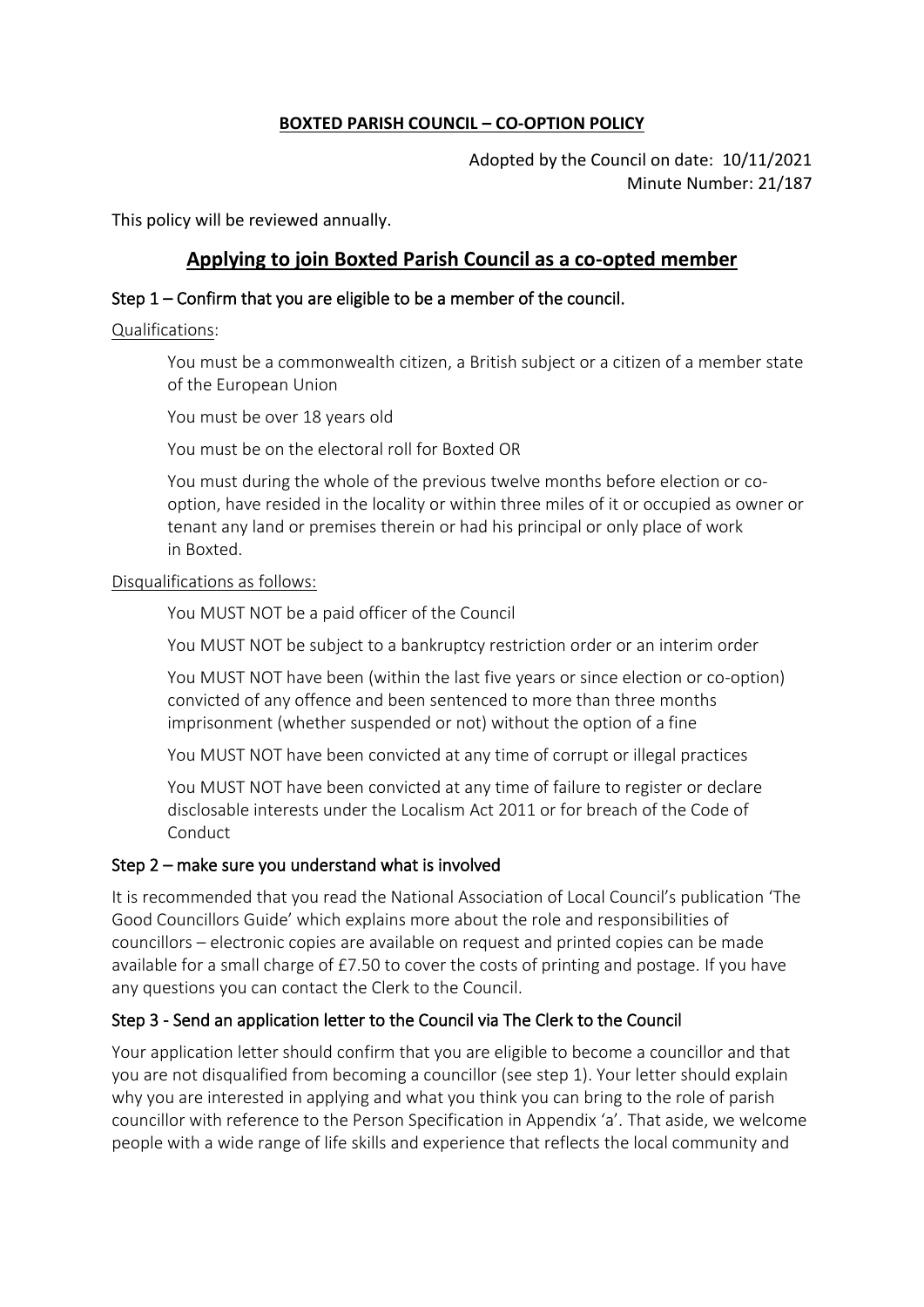most of all we are looking for enthusiasm and commitment to Boxted and the role of parish councillor.

# Step 4 - Informal interview

You may be invited to attend an informal interview where existing councillors will be able to talk with you and decide if they wish to vote for you to become a co-opted councillor at the next available parish council meeting. No decisions will be made at this informal interview meeting.

# Step 5 - Parish Council Meeting

At the next parish council meeting your application to become a co-opted councillor will be an agenda item to be considered by the Council. Voting will be according to statutory requirements

- a) An existing councillor will need to propose that you are elected
- b) This proposal will need to be seconded by another councillor
- c) Voting will be by signed paper ballot of those councillors present at the meeting. A successful candidate must have received a majority vote of those present at the meeting. In the event of a tie the Chair of the meeting may have a casting vote (and can vote differently to their original vote)

Any candidates who are not proposed or seconded or who do not receive sufficient votes at this stage will not be co-opted.

The Council may elect whom it pleases providing they are eligible to become a councillor (step 1) and if the applicant is not co-opted at the Parish Council meeting following the procedure outlined at Step 5 above this will be the Council's final decision and the Council will be under no obligation to engage in any further discussion or correspondence on the matter.

# Step 6 – Joining the Council

If you are successfully co-opted, then you will be invited to sign a Declaration of Acceptance of Office. Within 28 days of co-option, you are also required, by law, to complete a Register of Disclosable Pecuniary Interests which will be publicly displayed on the Colchester Borough Council website. Your contact telephone number and email may also be publicly available.

Clerk Contact Details Clerk to the Council Karen Thompson Boxted Parish Council e-mail: [boxtedparishcouncil@gmail.com](mailto:boxtedparishcouncil@gmail.com) Tel: 07971 525688